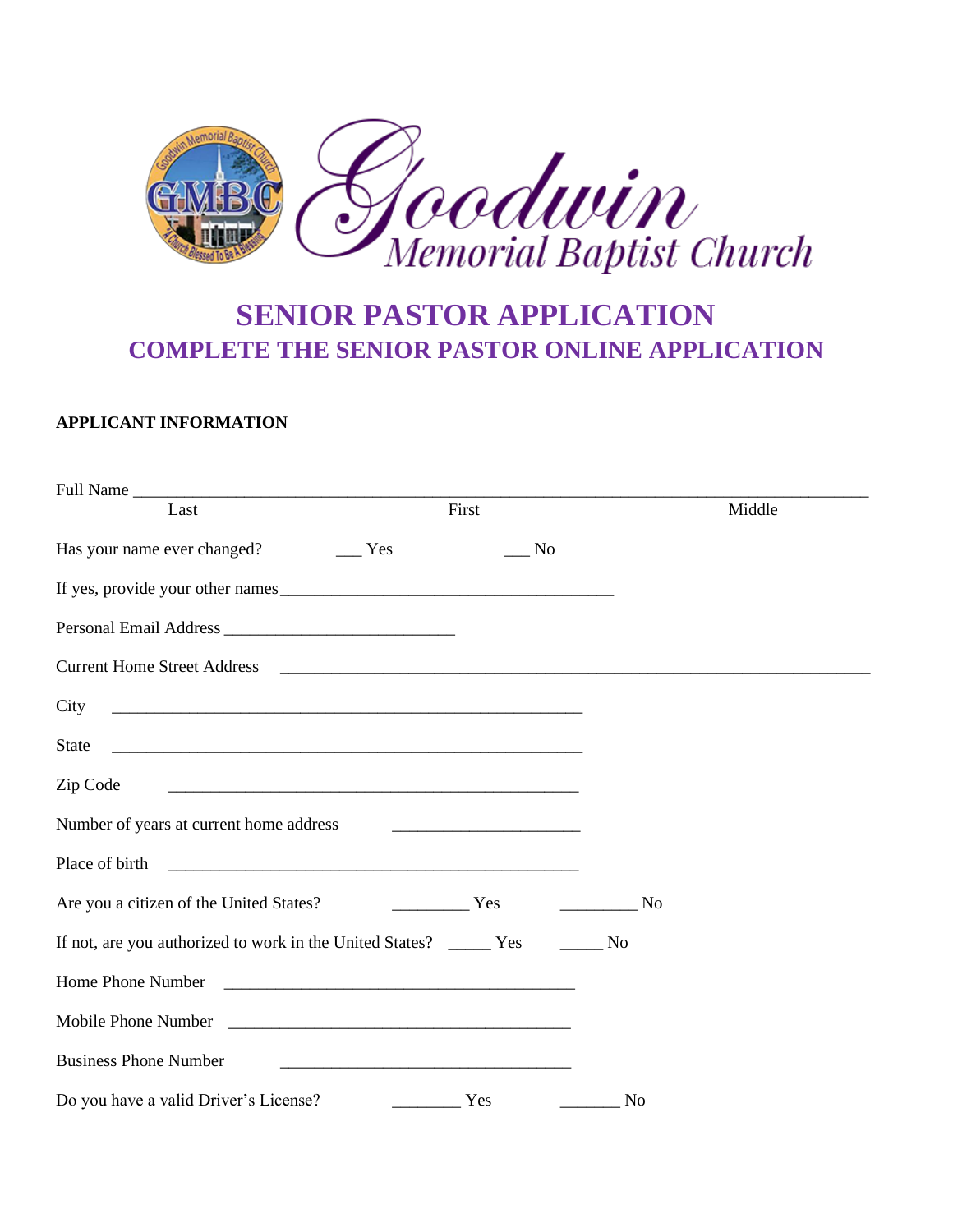|                                   |                                                                                                                                                                                                                                      | Marital Status ____ Married _______ ____ Separated ______ Divorced | __ Widowed __ Single |  |
|-----------------------------------|--------------------------------------------------------------------------------------------------------------------------------------------------------------------------------------------------------------------------------------|--------------------------------------------------------------------|----------------------|--|
| If married, spouse name           | <u> 1989 - Johann Stoff, deutscher Stoff, der Stoff, der Stoff, der Stoff, der Stoff, der Stoff, der Stoff, der S</u>                                                                                                                |                                                                    |                      |  |
| <b>LICENSING AND ORDINATION</b>   |                                                                                                                                                                                                                                      |                                                                    |                      |  |
| List Licensing information below  |                                                                                                                                                                                                                                      |                                                                    |                      |  |
|                                   |                                                                                                                                                                                                                                      |                                                                    |                      |  |
|                                   |                                                                                                                                                                                                                                      | City & State                                                       |                      |  |
|                                   |                                                                                                                                                                                                                                      |                                                                    |                      |  |
| List Ordination information below |                                                                                                                                                                                                                                      |                                                                    |                      |  |
|                                   |                                                                                                                                                                                                                                      |                                                                    |                      |  |
|                                   |                                                                                                                                                                                                                                      | City & State                                                       |                      |  |
|                                   |                                                                                                                                                                                                                                      |                                                                    |                      |  |
| Denomination                      | <u> 1999 - Johann Harry Harry Harry Harry Harry Harry Harry Harry Harry Harry Harry Harry Harry Harry Harry Harry Harry Harry Harry Harry Harry Harry Harry Harry Harry Harry Harry Harry Harry Harry Harry Harry Harry Harry Ha</u> |                                                                    |                      |  |
|                                   |                                                                                                                                                                                                                                      | No                                                                 |                      |  |

# **EDUCATIONAL BACKGROUND**

| <b>TYPE OF SCHOOL</b>    | <b>SCHOOL</b> | <b>LOCATION</b>   | <b>YEARS</b>     | <b>MAJOR</b> | <b>DEGREE</b>    |
|--------------------------|---------------|-------------------|------------------|--------------|------------------|
|                          | <b>NAME</b>   | (Mailing Address) | <b>COMPLETED</b> |              | <b>CONFERRED</b> |
| <b>High School</b>       |               |                   |                  |              |                  |
| <b>Community College</b> |               |                   |                  |              |                  |
| College/University       |               |                   |                  |              |                  |
| <b>Graduate School</b>   |               |                   |                  |              |                  |
|                          |               |                   |                  |              |                  |
|                          |               |                   |                  |              |                  |
|                          |               |                   |                  |              |                  |

# **ADDITIONAL ACADEMIC EXPERIENCE (POST-SECONDARY**)

\_\_\_\_\_\_\_\_\_\_\_\_\_\_\_\_\_\_\_\_\_\_\_\_\_\_\_\_\_\_\_\_\_\_\_\_\_\_\_\_\_\_\_\_\_\_\_\_\_\_\_\_\_\_\_\_\_\_\_\_\_\_\_\_\_\_\_\_\_\_\_\_\_\_\_\_\_\_\_\_

\_\_\_\_\_\_\_\_\_\_\_\_\_\_\_\_\_\_\_\_\_\_\_\_\_\_\_\_\_\_\_\_\_\_\_\_\_\_\_\_\_\_\_\_\_\_\_\_\_\_\_\_\_\_\_\_\_\_\_\_\_\_\_\_\_\_\_\_\_\_\_\_\_\_\_\_\_\_\_\_

List completed course; P/T or F/T; dates; institutions and awards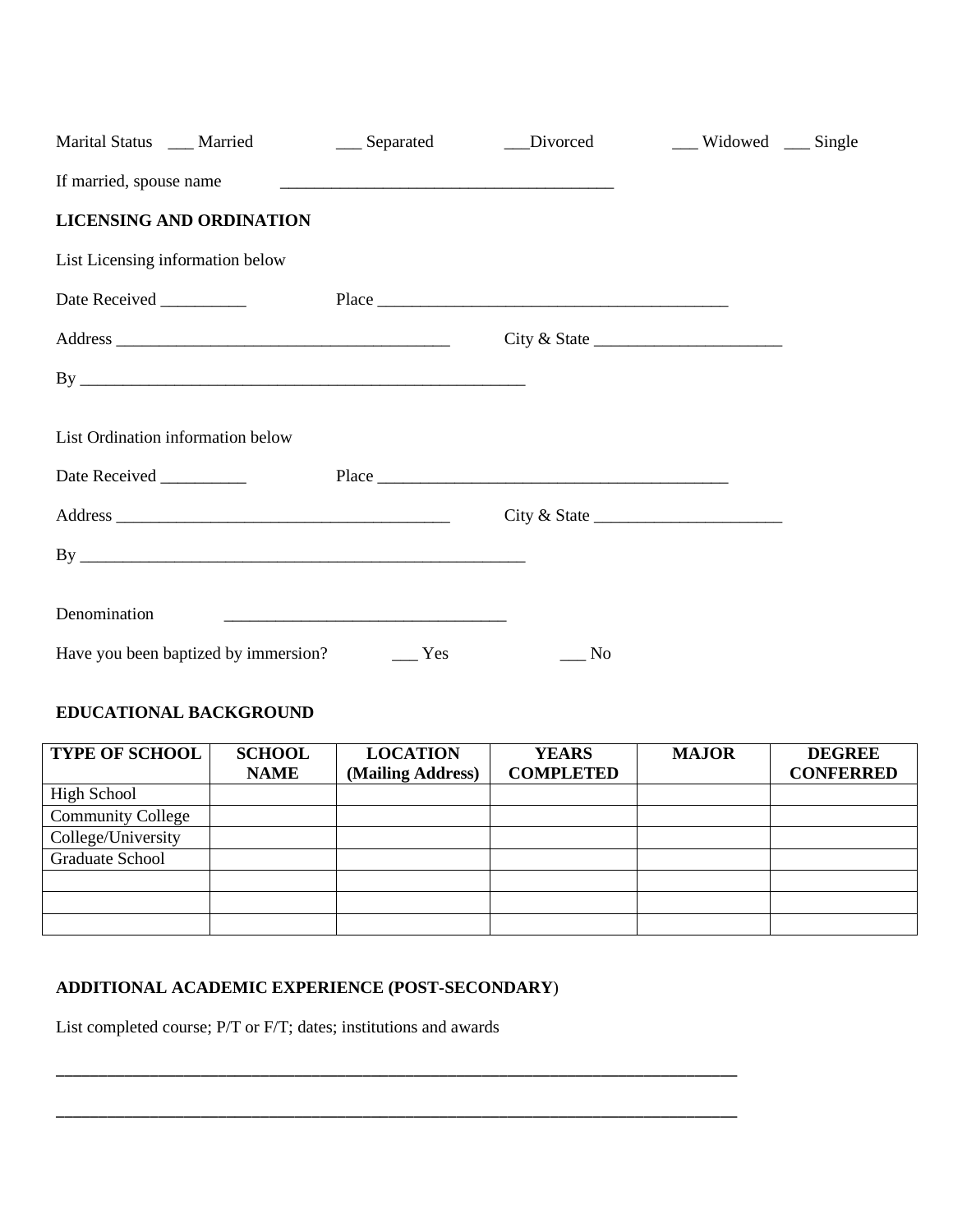Briefly describe your general background: summarize your ministry strengths and weaknesses; ministry preferences and vision; and your special interests in ministry.

\_\_\_\_\_\_\_\_\_\_\_\_\_\_\_\_\_\_\_\_\_\_\_\_\_\_\_\_\_\_\_\_\_\_\_\_\_\_\_\_\_\_\_\_\_\_\_\_\_\_\_\_\_\_\_\_\_\_\_\_\_\_\_\_\_\_\_\_\_\_\_\_\_\_\_\_\_\_\_\_

\_\_\_\_\_\_\_\_\_\_\_\_\_\_\_\_\_\_\_\_\_\_\_\_\_\_\_\_\_\_\_\_\_\_\_\_\_\_\_\_\_\_\_\_\_\_\_\_\_\_\_\_\_\_\_\_\_\_\_\_\_\_\_\_\_\_\_\_\_\_\_\_\_\_\_\_\_\_\_\_

\_\_\_\_\_\_\_\_\_\_\_\_\_\_\_\_\_\_\_\_\_\_\_\_\_\_\_\_\_\_\_\_\_\_\_\_\_\_\_\_\_\_\_\_\_\_\_\_\_\_\_\_\_\_\_\_\_\_\_\_\_\_\_\_\_\_\_\_\_\_\_\_\_\_\_\_\_\_\_\_

\_\_\_\_\_\_\_\_\_\_\_\_\_\_\_\_\_\_\_\_\_\_\_\_\_\_\_\_\_\_\_\_\_\_\_\_\_\_\_\_\_\_\_\_\_\_\_\_\_\_\_\_\_\_\_\_\_\_\_\_\_\_\_\_\_\_\_\_\_\_\_\_\_\_\_\_\_\_\_\_

\_\_\_\_\_\_\_\_\_\_\_\_\_\_\_\_\_\_\_\_\_\_\_\_\_\_\_\_\_\_\_\_\_\_\_\_\_\_\_\_\_\_\_\_\_\_\_\_\_\_\_\_\_\_\_\_\_\_\_\_\_\_\_\_\_\_\_\_\_\_\_\_\_\_\_\_\_\_\_\_

\_\_\_\_\_\_\_\_\_\_\_\_\_\_\_\_\_\_\_\_\_\_\_\_\_\_\_\_\_\_\_\_\_\_\_\_\_\_\_\_\_\_\_\_\_\_\_\_\_\_\_\_\_\_\_\_\_\_\_\_\_\_\_\_\_\_\_\_\_\_\_\_\_\_\_\_\_\_\_\_

### **LEADERSHIP ROLE**

Leadership of a church involves several roles. Consider the following list (Note up to six )

#### CHURCH LEADERSHIP RESPONSIBILITIES:

- \_\_ Preaching
- Teaching (Bible Study)
- Training Leaders<br>— Prayer<br>— Pesteral Counceli
- \_\_ Prayer
- 
- Pastoral Counseling<br>
 General Pastoral Car<br>
church members)<br>
 Mission and Evange<br>
 Youth Ministry<br>
 Young Adult Ministr<br>
 Management and Ad<br>
 Support and oversigh<br>
 Collaborative decisic<br>
 Community Outreac<br>
 Ne General Pastoral Care (visitations (residential homes, hospitals and nursing homes) ministering to bereaved church members)
- Mission and Evangelism
- Youth Ministry
- Young Adult Ministry
- Management and Administration
- Support and oversight of staff and volunteers
- \_\_ Collaborative decision making in boards and committees
- Community Outreach
- Networking, facilitating partnerships and promoting unity
- \_\_ Social Action

In which of the church leadership responsibilities are you the strongest? (Explain)

\_\_\_\_\_\_\_\_\_\_\_\_\_\_\_\_\_\_\_\_\_\_\_\_\_\_\_\_\_\_\_\_\_\_\_\_\_\_\_\_\_\_\_\_\_\_\_\_\_\_\_\_\_\_\_\_\_\_\_\_\_\_\_\_\_\_\_\_\_\_\_\_\_\_\_\_\_\_\_\_

\_\_\_\_\_\_\_\_\_\_\_\_\_\_\_\_\_\_\_\_\_\_\_\_\_\_\_\_\_\_\_\_\_\_\_\_\_\_\_\_\_\_\_\_\_\_\_\_\_\_\_\_\_\_\_\_\_\_\_\_\_\_\_\_\_\_\_\_\_\_\_\_\_\_\_\_\_\_\_\_

\_\_\_\_\_\_\_\_\_\_\_\_\_\_\_\_\_\_\_\_\_\_\_\_\_\_\_\_\_\_\_\_\_\_\_\_\_\_\_\_\_\_\_\_\_\_\_\_\_\_\_\_\_\_\_\_\_\_\_\_\_\_\_\_\_\_\_\_\_\_\_\_\_\_\_\_\_\_\_\_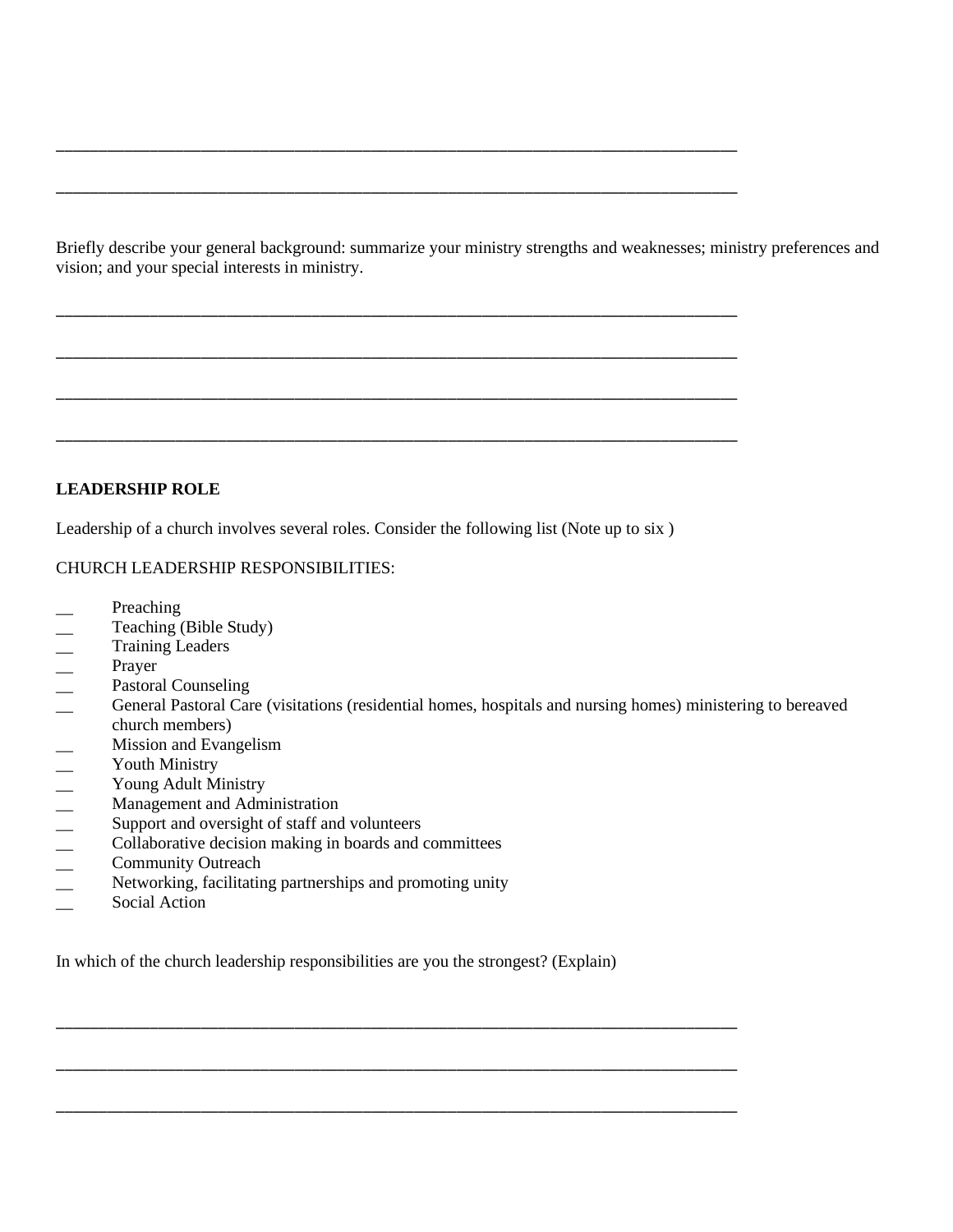|                                                |  | In which of the church leadership responsibilities are you most challenged? (Explain)                |  |
|------------------------------------------------|--|------------------------------------------------------------------------------------------------------|--|
|                                                |  |                                                                                                      |  |
|                                                |  |                                                                                                      |  |
|                                                |  |                                                                                                      |  |
|                                                |  |                                                                                                      |  |
|                                                |  |                                                                                                      |  |
|                                                |  |                                                                                                      |  |
|                                                |  |                                                                                                      |  |
|                                                |  | What evidence is there to confirm that you have strengths in the church leadership responsibilities? |  |
|                                                |  |                                                                                                      |  |
|                                                |  |                                                                                                      |  |
|                                                |  |                                                                                                      |  |
|                                                |  |                                                                                                      |  |
|                                                |  |                                                                                                      |  |
|                                                |  |                                                                                                      |  |
|                                                |  |                                                                                                      |  |
|                                                |  |                                                                                                      |  |
|                                                |  |                                                                                                      |  |
| Have you ever filed for bankruptcy? ______ Yes |  | No                                                                                                   |  |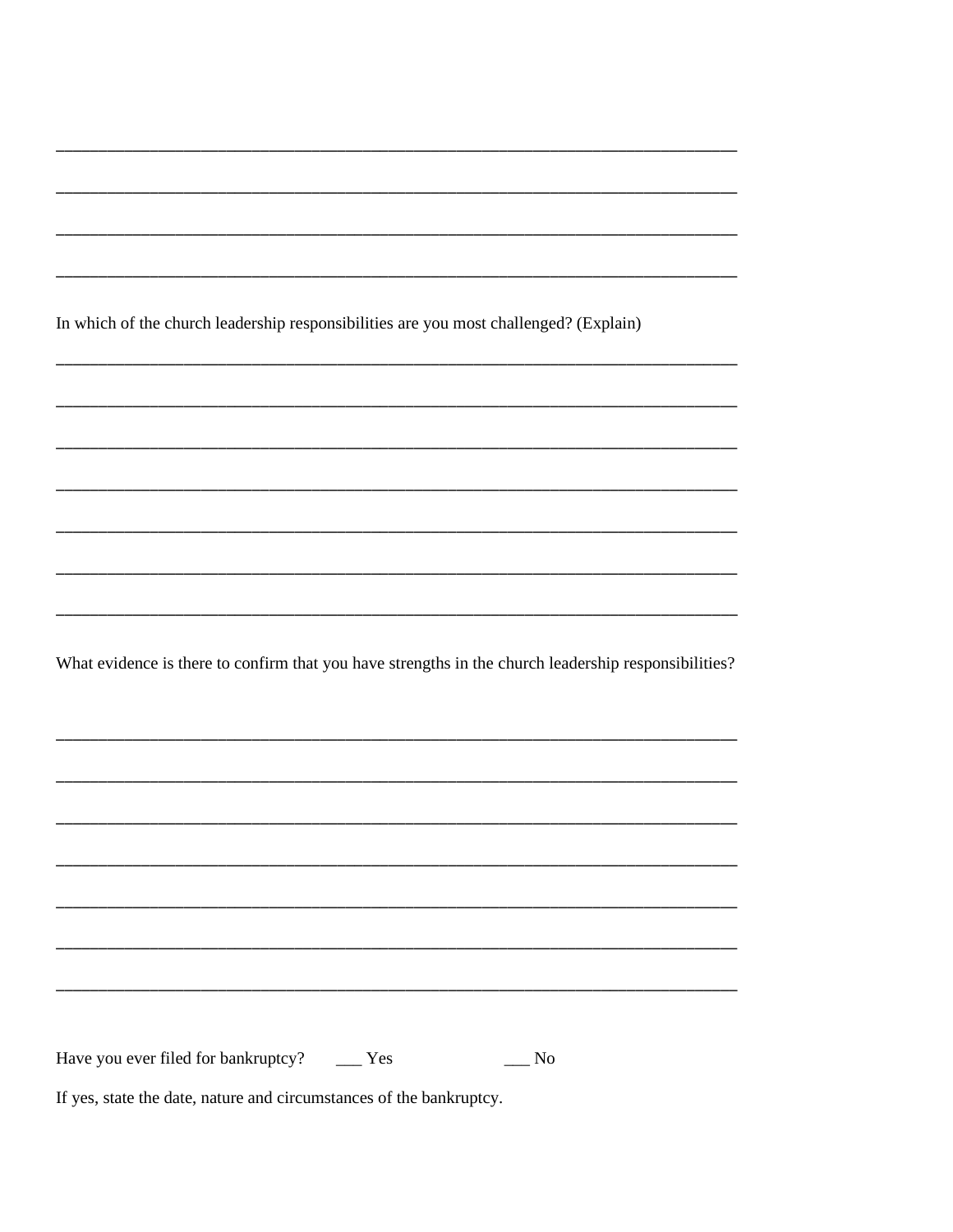| Have you ever been convicted of a felony?<br>$\equiv$ Yes<br>$\equiv$ No                                                                                                                                                                                                                |  |
|-----------------------------------------------------------------------------------------------------------------------------------------------------------------------------------------------------------------------------------------------------------------------------------------|--|
| If yes, state the nature of the crime including date, where convicted and the disposition of the case.                                                                                                                                                                                  |  |
|                                                                                                                                                                                                                                                                                         |  |
|                                                                                                                                                                                                                                                                                         |  |
|                                                                                                                                                                                                                                                                                         |  |
|                                                                                                                                                                                                                                                                                         |  |
|                                                                                                                                                                                                                                                                                         |  |
|                                                                                                                                                                                                                                                                                         |  |
| If you answer "Yes" to any of the questions in the section below, please attach a separate sheet indicating the nature of the                                                                                                                                                           |  |
| suit, offense, date, court, and disposition or other appropriate explanation. A conviction record will not automatically be a                                                                                                                                                           |  |
| bar to employment. Factors such as your age at the time of the crime, seriousness and nature of the violation, time elapsed                                                                                                                                                             |  |
|                                                                                                                                                                                                                                                                                         |  |
| since the crime, job relatedness, and subsequent rehabilitation will be considered.                                                                                                                                                                                                     |  |
| Are you presently being investigated or under a process to consider your discharge for misconduct by your present                                                                                                                                                                       |  |
| employer?<br>$\equiv$ Yes<br>$\frac{1}{\sqrt{1-\frac{1}{2}}}$ No                                                                                                                                                                                                                        |  |
| Has any employer ever subjected you to disciplinary action, suspended, terminated, or asked you to leave a job or<br>volunteer position on the grounds of any unlawful sexual behavior, or violation of an employer's sexual misconduct or<br>harassment policy? ______ Yes ________ No |  |
| Have you ever been charged in civil or criminal proceedings with improprieties regarding children?                                                                                                                                                                                      |  |
| $\overline{N}$<br>$\equiv$ Yes                                                                                                                                                                                                                                                          |  |
| Have you ever entered a plea of guilty, a plea of "no contest" (nolo contendere), or has any court ever deferred further<br>proceedings without entering a finding of guilty and placed you on probation or in a public service or education program                                    |  |

Have you been requested, informally, to resign from or terminate employment? \_\_\_ Yes \_\_No

Have you ever been suspended, discharged, or resigned in lieu of discharge from any position? \_\_\_ Yes \_\_\_ No

Have you ever been treated for substance abuse? \_\_\_ Yes \_\_\_ No

for a crime other than a minor traffic offense? \_\_\_\_ Yes \_\_\_\_\_\_ No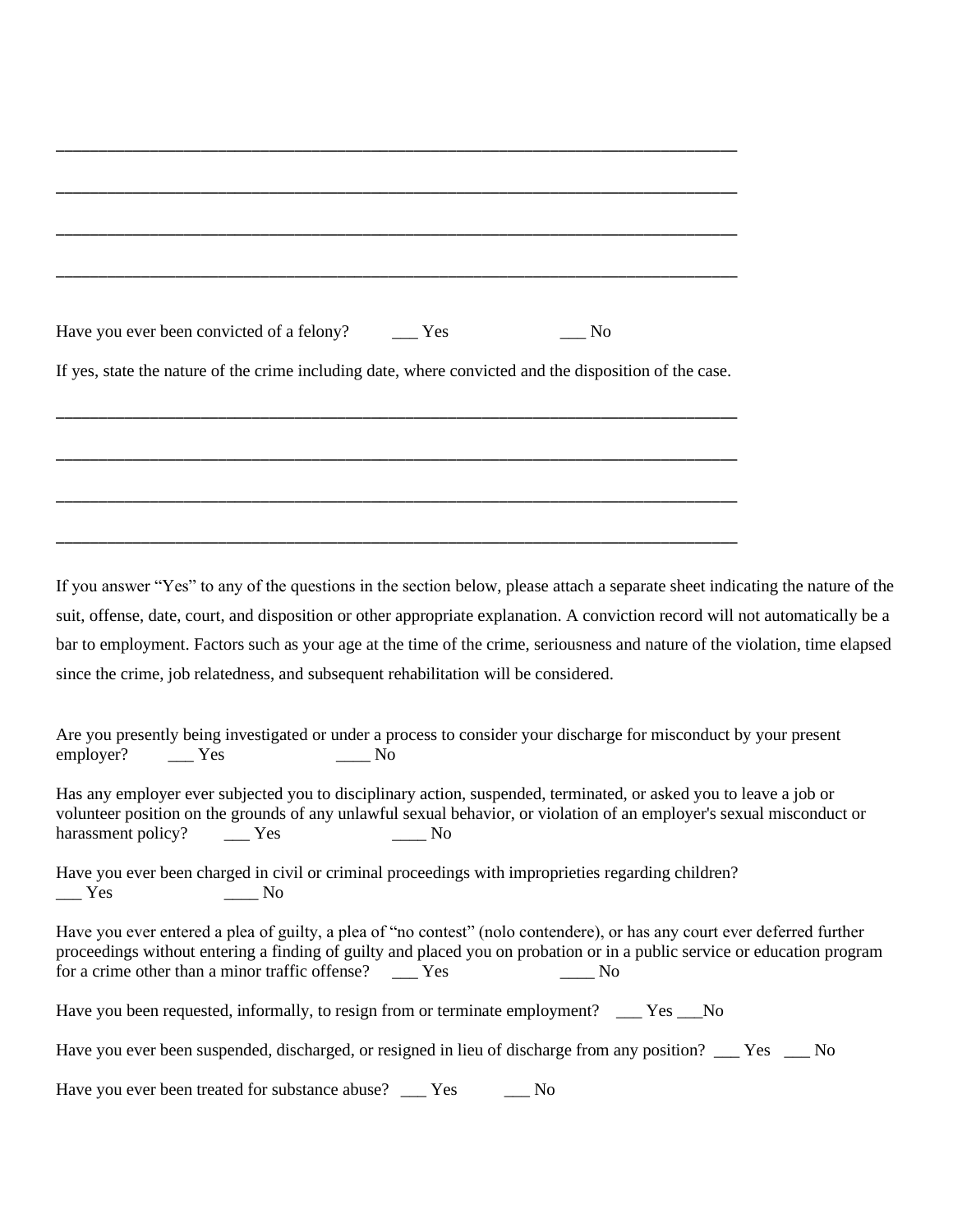#### **WORK EXPERIENCE**

List your work and/or ministry experience for the past five years beginning with your most recent job held. If you were self-employed, give firm name. Attach additional sheets if necessary.

|                                                                                                                                                                                           | Name of supervisor                                                                                                                                                                                                                                                                                                                                                                                                                                                                  |
|-------------------------------------------------------------------------------------------------------------------------------------------------------------------------------------------|-------------------------------------------------------------------------------------------------------------------------------------------------------------------------------------------------------------------------------------------------------------------------------------------------------------------------------------------------------------------------------------------------------------------------------------------------------------------------------------|
|                                                                                                                                                                                           |                                                                                                                                                                                                                                                                                                                                                                                                                                                                                     |
|                                                                                                                                                                                           |                                                                                                                                                                                                                                                                                                                                                                                                                                                                                     |
|                                                                                                                                                                                           | $To \begin{tabular}{@{}c@{}} \hline \multicolumn{3}{c }{\textbf{To}} & \multicolumn{3}{c }{\textbf{To}} \\ \hline \multicolumn{3}{c }{\textbf{To}} & \multicolumn{3}{c }{\textbf{To}} \\ \hline \multicolumn{3}{c }{\textbf{To}} & \multicolumn{3}{c }{\textbf{To}} \\ \hline \multicolumn{3}{c }{\textbf{To}} & \multicolumn{3}{c }{\textbf{To}} \\ \hline \multicolumn{3}{c }{\textbf{To}} & \multicolumn{3}{c }{\textbf{To}} \\ \hline \multicolumn{3}{c }{\textbf{To}} & \mult$ |
| Job Title                                                                                                                                                                                 |                                                                                                                                                                                                                                                                                                                                                                                                                                                                                     |
| Reason for leaving (be specific)                                                                                                                                                          |                                                                                                                                                                                                                                                                                                                                                                                                                                                                                     |
| May we contact this employer for a reference? ____ Yes ______ No<br><u> 1989 - Johann Harry Harry Harry Harry Harry Harry Harry Harry Harry Harry Harry Harry Harry Harry Harry Harry</u> |                                                                                                                                                                                                                                                                                                                                                                                                                                                                                     |
|                                                                                                                                                                                           | Name of supervisor                                                                                                                                                                                                                                                                                                                                                                                                                                                                  |
|                                                                                                                                                                                           |                                                                                                                                                                                                                                                                                                                                                                                                                                                                                     |
|                                                                                                                                                                                           |                                                                                                                                                                                                                                                                                                                                                                                                                                                                                     |
|                                                                                                                                                                                           | $To \begin{tabular}{ c c c } \hline \multicolumn{3}{ c }{\textbf{To}} & \multicolumn{3}{ c }{\textbf{To}}\\ \hline \multicolumn{3}{ c }{\textbf{To}} & \multicolumn{3}{ c }{\textbf{To}}\\ \hline \multicolumn{3}{ c }{\textbf{To}} & \multicolumn{3}{ c }{\textbf{To}}\\ \hline \multicolumn{3}{ c }{\textbf{To}} & \multicolumn{3}{ c }{\textbf{To}}\\ \hline \multicolumn{3}{ c }{\textbf{To}} & \multicolumn{3}{ c }{\textbf{To}}\\ \hline \multicolumn{3}{$                    |
| Job Title                                                                                                                                                                                 |                                                                                                                                                                                                                                                                                                                                                                                                                                                                                     |
| Reason for leaving (be specific)                                                                                                                                                          |                                                                                                                                                                                                                                                                                                                                                                                                                                                                                     |
| May we contact this employer for a reference? ____ Yes ______ No                                                                                                                          |                                                                                                                                                                                                                                                                                                                                                                                                                                                                                     |
|                                                                                                                                                                                           | Name of supervisor                                                                                                                                                                                                                                                                                                                                                                                                                                                                  |
|                                                                                                                                                                                           |                                                                                                                                                                                                                                                                                                                                                                                                                                                                                     |
|                                                                                                                                                                                           |                                                                                                                                                                                                                                                                                                                                                                                                                                                                                     |
| <b>Employment Dates</b>                                                                                                                                                                   | $To \underline{\hspace{1cm}}$                                                                                                                                                                                                                                                                                                                                                                                                                                                       |
| Job Title                                                                                                                                                                                 |                                                                                                                                                                                                                                                                                                                                                                                                                                                                                     |
| Reason for leaving (be specific)                                                                                                                                                          |                                                                                                                                                                                                                                                                                                                                                                                                                                                                                     |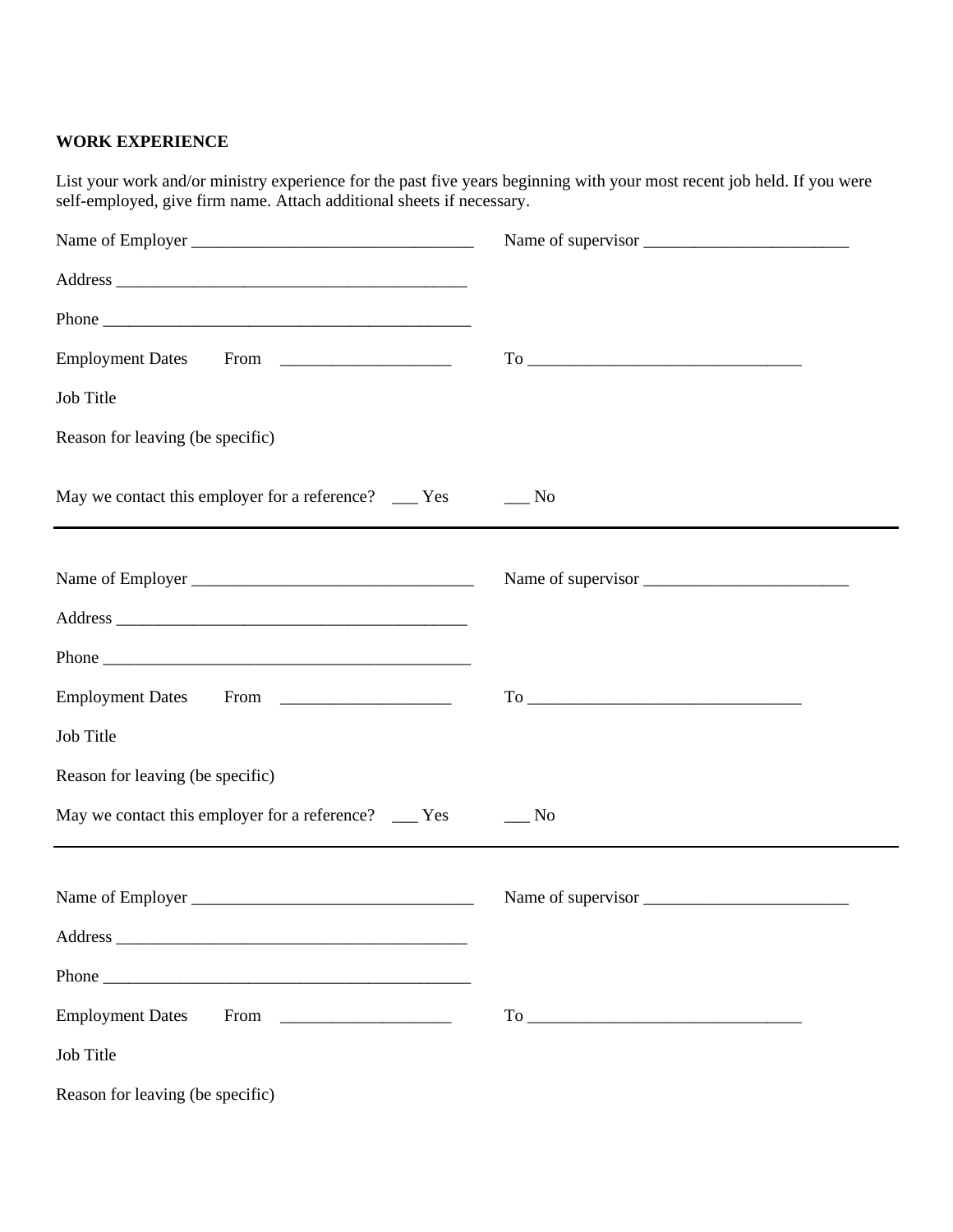| May we contact this employer for a reference? _____ Yes                                                 | No.       |
|---------------------------------------------------------------------------------------------------------|-----------|
|                                                                                                         |           |
|                                                                                                         |           |
|                                                                                                         |           |
|                                                                                                         |           |
| Job Title                                                                                               |           |
| Reason for leaving (be specific)                                                                        |           |
| May we contact this employer for a reference? ____ Yes                                                  | No        |
|                                                                                                         |           |
|                                                                                                         |           |
|                                                                                                         |           |
|                                                                                                         |           |
| Job Title                                                                                               |           |
| Reason for leaving (be specific)                                                                        |           |
| May we contact this employer for a reference? _____ Yes                                                 | $\_\_$ No |
| PROFESSIONAL REFERENCES                                                                                 |           |
| For professional references, no family members or anyone related to you.                                |           |
| Provide three references who are qualified to speak of your spiritual experience and Christian service. |           |
|                                                                                                         |           |
|                                                                                                         |           |
|                                                                                                         |           |
|                                                                                                         |           |
| Zip Code                                                                                                |           |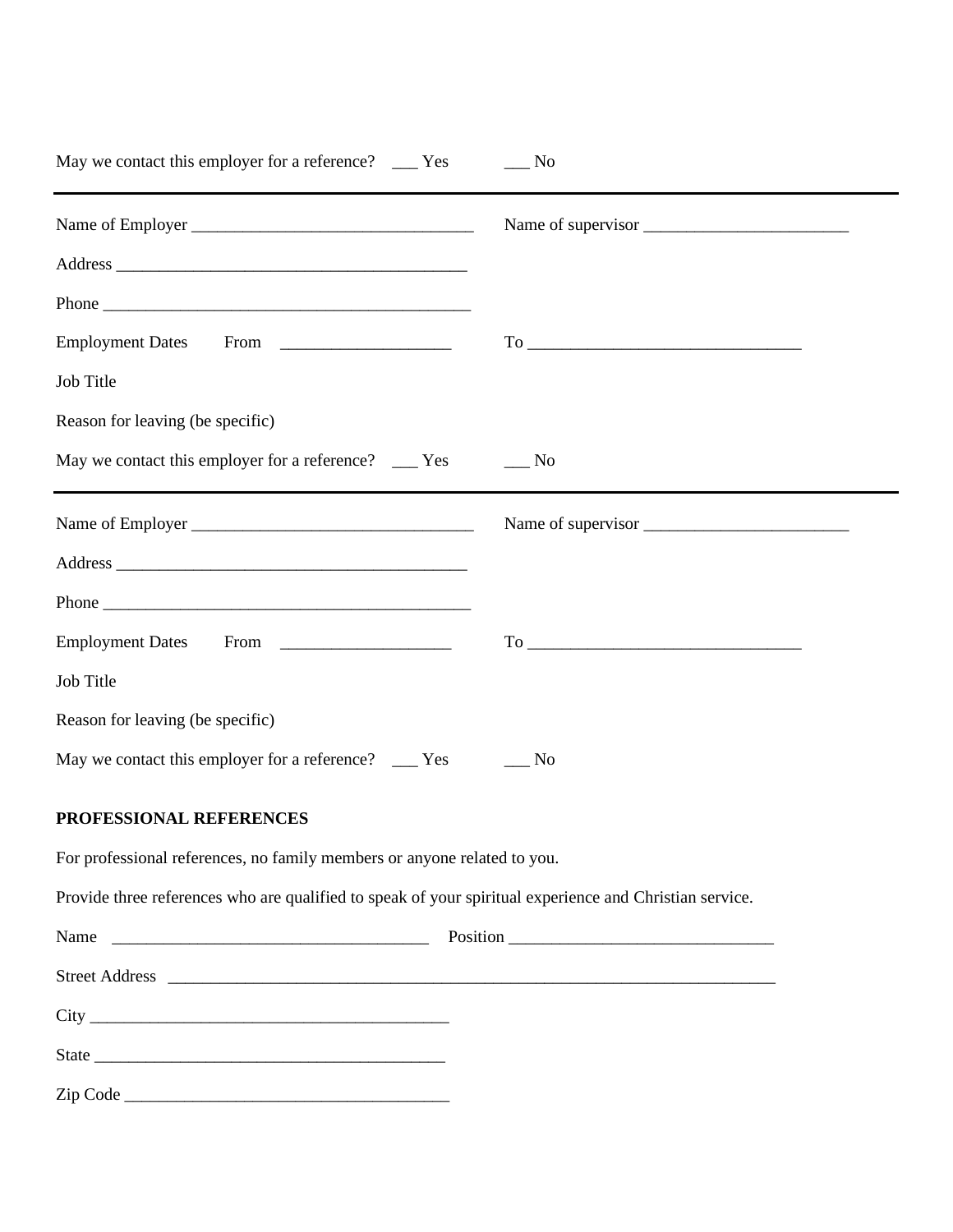| Telephone Number         |                                                                                                                             |
|--------------------------|-----------------------------------------------------------------------------------------------------------------------------|
|                          |                                                                                                                             |
|                          |                                                                                                                             |
|                          |                                                                                                                             |
|                          |                                                                                                                             |
|                          |                                                                                                                             |
|                          |                                                                                                                             |
|                          |                                                                                                                             |
|                          |                                                                                                                             |
|                          |                                                                                                                             |
|                          |                                                                                                                             |
|                          |                                                                                                                             |
|                          |                                                                                                                             |
| recent supervisor first. | Provide three references who are qualified to speak of your professional training and experience. List your current or most |
|                          |                                                                                                                             |
|                          |                                                                                                                             |
|                          |                                                                                                                             |
|                          |                                                                                                                             |
| Telephone Number         |                                                                                                                             |
|                          |                                                                                                                             |
|                          |                                                                                                                             |
|                          |                                                                                                                             |
|                          |                                                                                                                             |
|                          |                                                                                                                             |
|                          |                                                                                                                             |